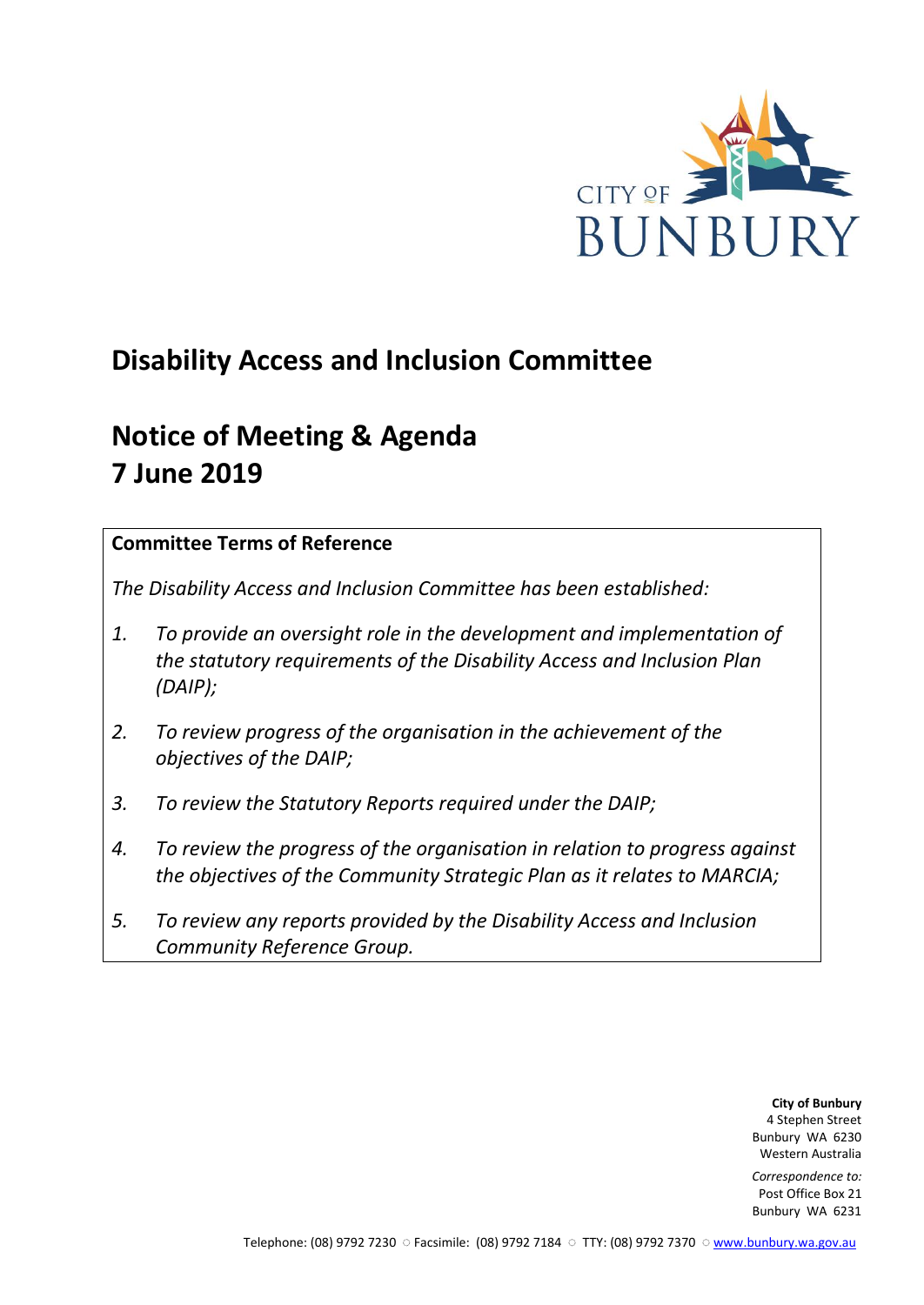#### **Table of Contents**

#### Subject

#### Page No

| 1. |      |                                                                     |  |  |
|----|------|---------------------------------------------------------------------|--|--|
| 2. |      |                                                                     |  |  |
| 3. |      |                                                                     |  |  |
| 4. |      |                                                                     |  |  |
|    | 4.1  |                                                                     |  |  |
|    | 4.2  |                                                                     |  |  |
| 5. |      |                                                                     |  |  |
| 6. |      |                                                                     |  |  |
| 7. |      |                                                                     |  |  |
| 8. |      |                                                                     |  |  |
|    | 8.1  |                                                                     |  |  |
|    | 8.2  |                                                                     |  |  |
|    | 8.3  |                                                                     |  |  |
|    |      |                                                                     |  |  |
| 9. |      |                                                                     |  |  |
|    |      |                                                                     |  |  |
|    |      | 10.1 Co-Design Access Panel Expression of Interest Nominees  5      |  |  |
|    | 10.2 |                                                                     |  |  |
|    | 10.3 | Most Accessible Community in WA (MACWA) Awards 2019  13             |  |  |
|    |      |                                                                     |  |  |
|    |      |                                                                     |  |  |
|    |      |                                                                     |  |  |
|    |      | 12.1 Response to Previous Questions from Members taken on Notice 19 |  |  |
|    |      |                                                                     |  |  |
|    |      |                                                                     |  |  |
|    |      |                                                                     |  |  |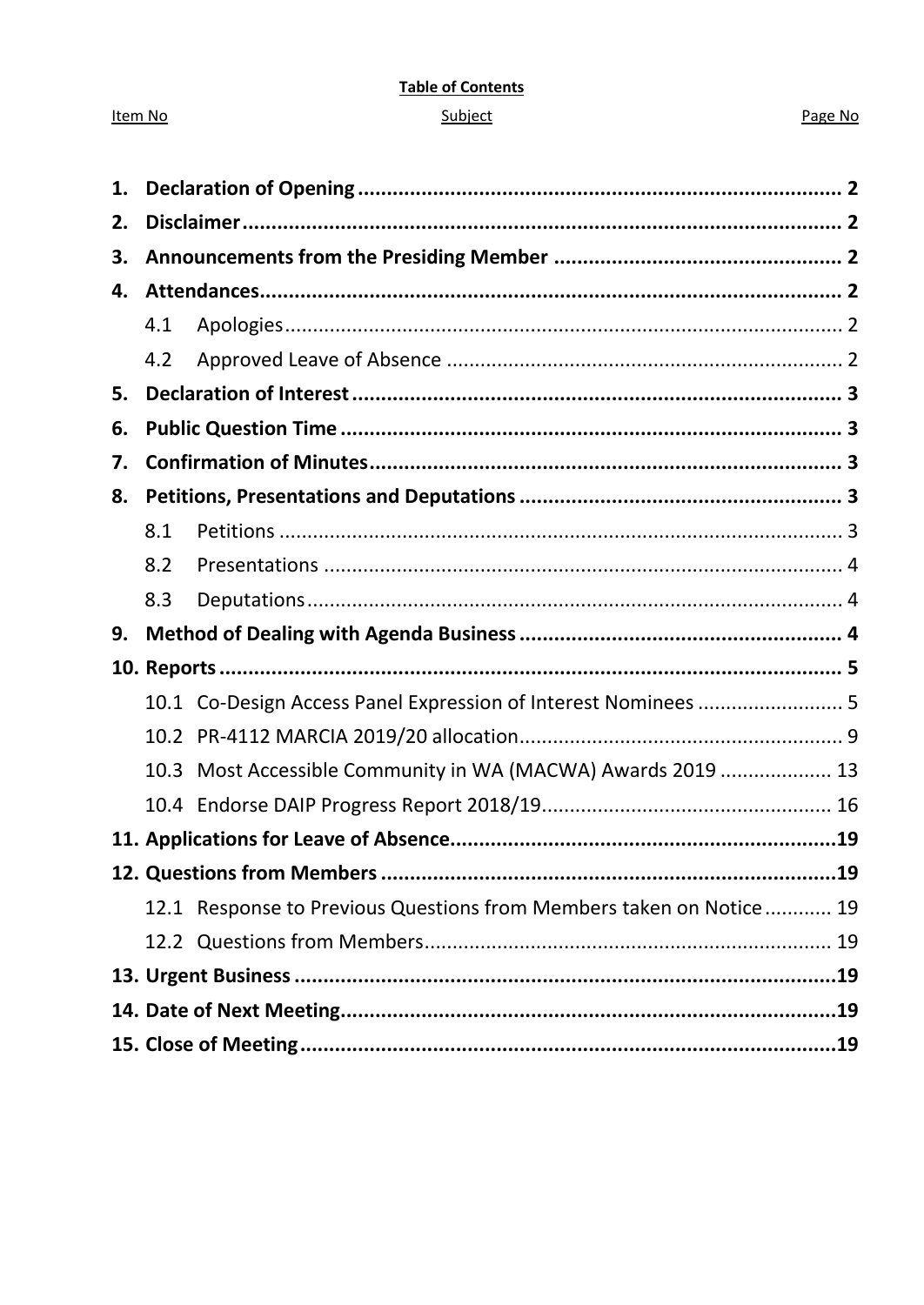

# **Disability Access and Inclusion Committee Notice of Meeting**

Dear Committee Members

The next Ordinary Meeting of the Disability Access and Inclusion Committee will be held in the *Ocean Room,* 2-4 Stephen Street, Bunbury, on 7 June 2019 at 11:00am.

Signed: **Stephanie Addison-Brown Director Corporate and Community Services**

# **Agenda 7 June 2019**

Members of the public to note that recommendations made by this committee are not final and will be subject to adoption (or otherwise) at a future meeting of the Bunbury City Council.

*Committee Members:*

| <b>Member Name</b>      | <b>Representing</b>                              |
|-------------------------|--------------------------------------------------|
| Cr Brendan Kelly        | <b>Councillor Representative</b>                 |
| Cr Michelle Steck       | <b>Councillor Representative</b>                 |
| Cr Karen Steele         | <b>Councillor Representative</b>                 |
| Paul D'Vorak            | <b>Community Representative</b>                  |
| Kathryn Hewitt          | <b>Community Representative</b>                  |
| Jethro Hepton           | <b>Community Representative</b>                  |
| Mal Osborne             | <b>Chief Executive Officer</b>                   |
| <b>Gavin Harris</b>     | <b>Director Works and Services</b>               |
| <b>Gary Barbour</b>     | Director Planning and Development                |
| Stephanie Addison-Brown | <b>Director Corporate and Community Services</b> |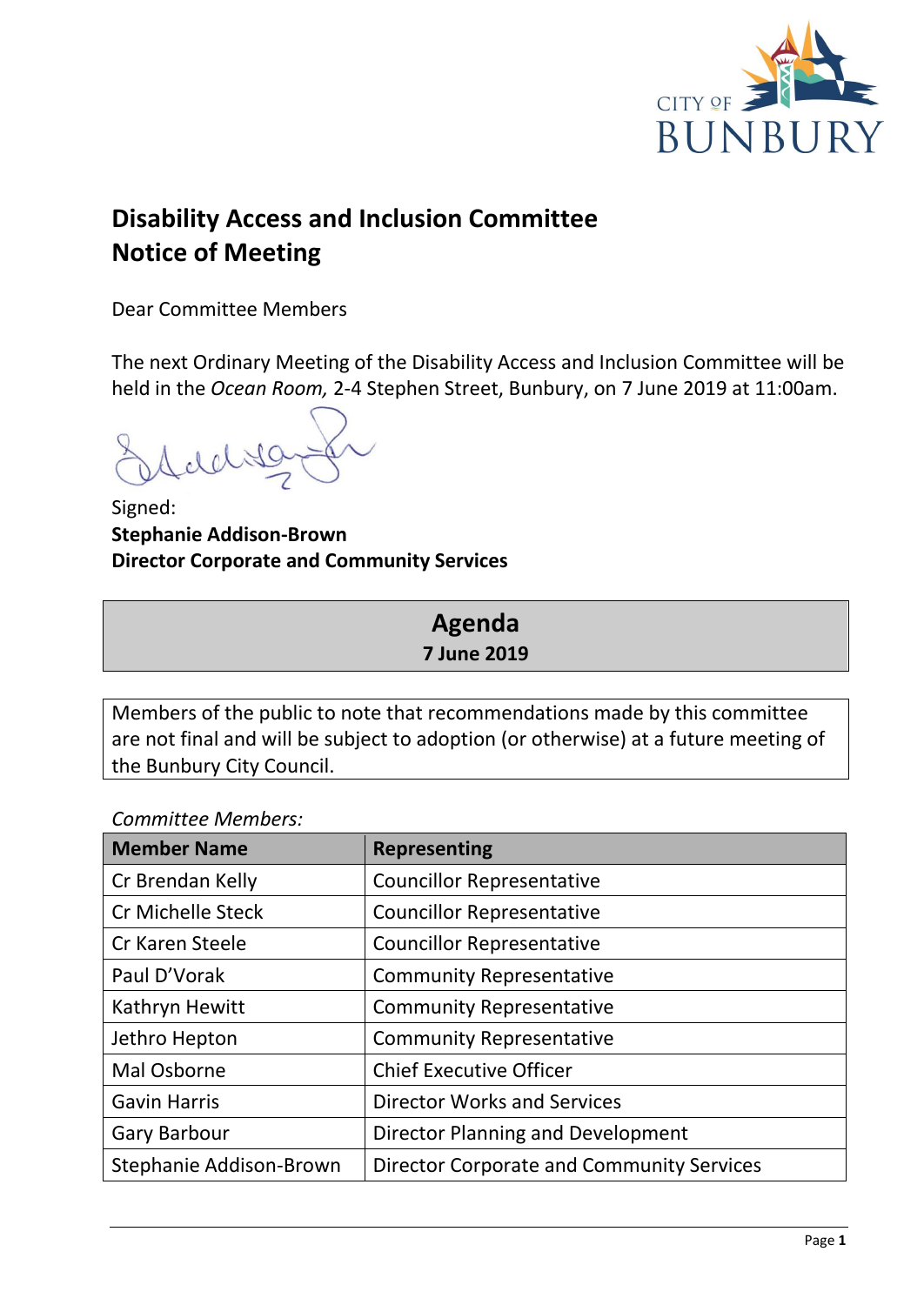*Support Staff:*

| <b>Name</b>   | <b>Title</b>                                                  |  |
|---------------|---------------------------------------------------------------|--|
| Ryan Campbell | Community Partnerships Officer (Disability<br>and<br>Seniors) |  |
| Ms Liz Allan  | <b>Executive Research and Project Officer</b>                 |  |

\_\_\_\_\_\_\_\_\_\_\_\_\_\_\_\_\_\_\_\_\_\_\_\_\_\_\_\_\_\_\_\_\_\_\_\_\_\_\_\_\_\_\_\_\_\_\_\_\_\_\_\_\_\_\_\_\_\_\_\_\_\_\_\_\_\_\_\_\_\_\_\_\_\_\_\_\_\_\_\_\_\_\_\_\_\_\_\_\_\_\_\_\_\_\_

# <span id="page-3-0"></span>**1. Declaration of Opening**

# <span id="page-3-1"></span>**2. Disclaimer**

Not applicable to this committee.

# <span id="page-3-2"></span>**3. Announcements from the Presiding Member**

# <span id="page-3-3"></span>**4. Attendances**

# <span id="page-3-4"></span>**4.1 Apologies**

# <span id="page-3-5"></span>**4.2 Approved Leave of Absence**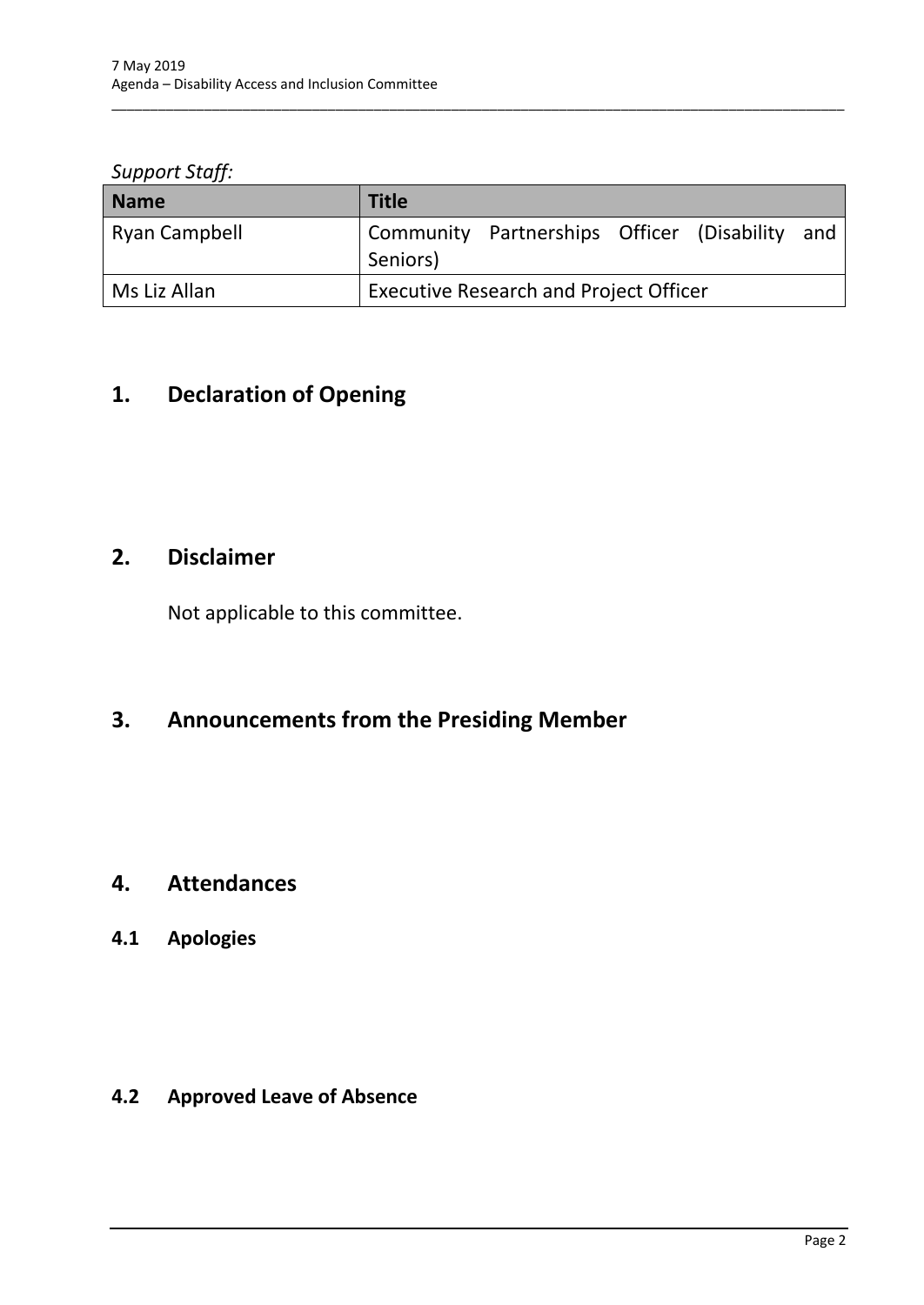# <span id="page-4-0"></span>**5. Declaration of Interest**

IMPORTANT: Committee members to complete a "Disclosure of Interest" form for each item on the agenda in which they wish to disclose a financial/proximity/impartiality interest. They should give the form to the Presiding Member before the meeting commences. After the meeting, the form is to be forwarded to the Administration Services Section for inclusion in the Corporate Financial Disclosures Register.

\_\_\_\_\_\_\_\_\_\_\_\_\_\_\_\_\_\_\_\_\_\_\_\_\_\_\_\_\_\_\_\_\_\_\_\_\_\_\_\_\_\_\_\_\_\_\_\_\_\_\_\_\_\_\_\_\_\_\_\_\_\_\_\_\_\_\_\_\_\_\_\_\_\_\_\_\_\_\_\_\_\_\_\_\_\_\_\_\_\_\_\_\_\_\_

# <span id="page-4-1"></span>**6. Public Question Time**

# <span id="page-4-2"></span>**7. Confirmation of Minutes**

The Minutes of the meeting of the Disability Access and Inclusion Committee Meeting held 1 March 2019 had been circulated.

#### **Recommendation**

That the Minutes of the Disability Access and Inclusion Committee Meeting held 1 March 2019 be confirmed as a true and correct record.

# <span id="page-4-3"></span>**8. Petitions, Presentations and Deputations**

<span id="page-4-4"></span>**8.1 Petitions**

Nil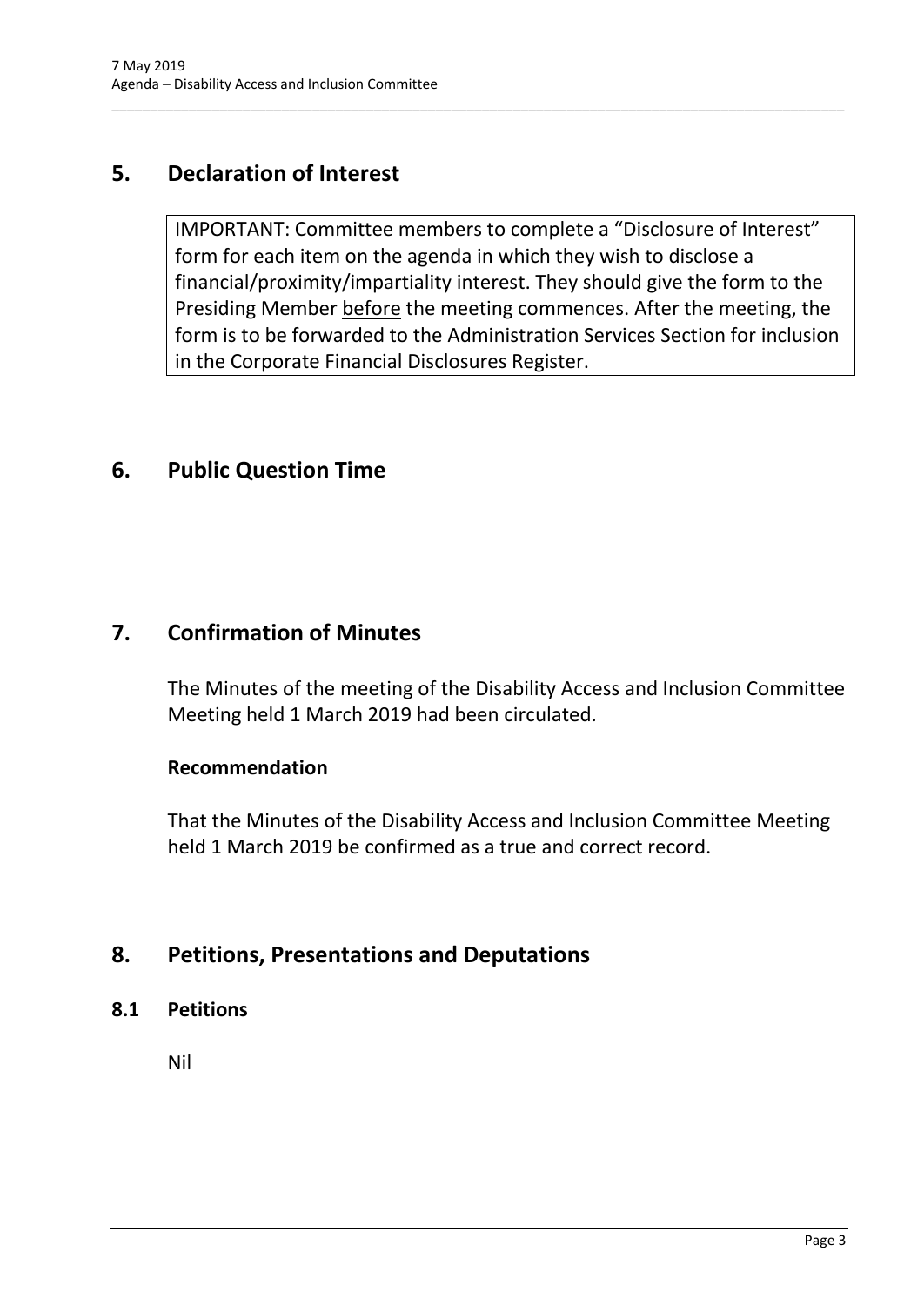#### <span id="page-5-0"></span>**8.2 Presentations**

## <span id="page-5-1"></span>**8.3 Deputations**

# <span id="page-5-2"></span>**9. Method of Dealing with Agenda Business**

Items are dealt with in the order that they appear.

\_\_\_\_\_\_\_\_\_\_\_\_\_\_\_\_\_\_\_\_\_\_\_\_\_\_\_\_\_\_\_\_\_\_\_\_\_\_\_\_\_\_\_\_\_\_\_\_\_\_\_\_\_\_\_\_\_\_\_\_\_\_\_\_\_\_\_\_\_\_\_\_\_\_\_\_\_\_\_\_\_\_\_\_\_\_\_\_\_\_\_\_\_\_\_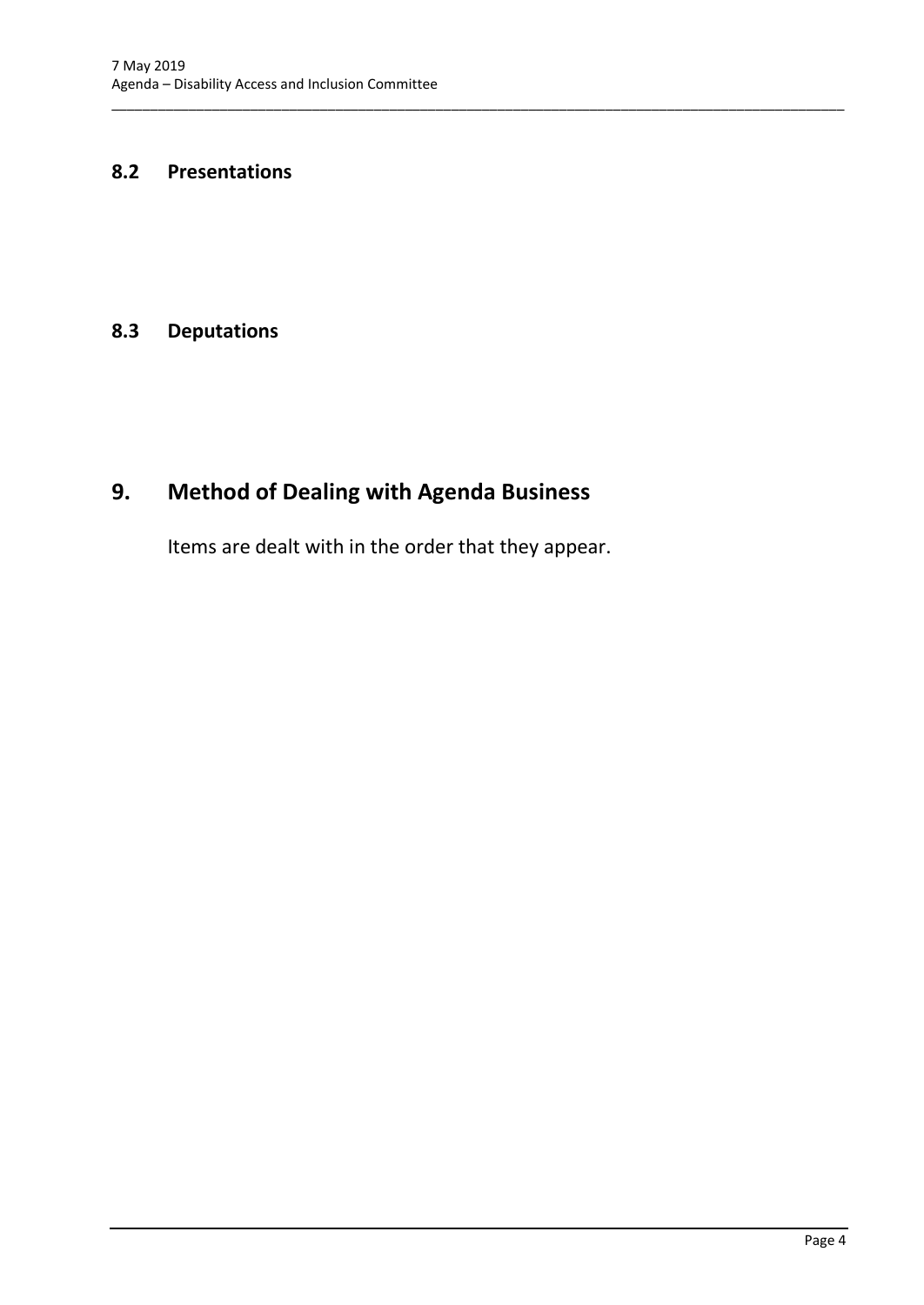# <span id="page-6-0"></span>**10. Reports**

#### <span id="page-6-1"></span>**10.1 Co-Design Access Panel Expression of Interest Nominees**

| <b>Applicant/Proponent:</b> | Internal                                      |  |  |
|-----------------------------|-----------------------------------------------|--|--|
| <b>Responsible Officer:</b> | Ryan Campbell, Community Partnerships Officer |  |  |
| <b>Responsible</b>          | Isabell Evans, Manager People and Place       |  |  |
| <b>Manager:</b>             |                                               |  |  |
| <b>Executive:</b>           | Stephanie Addison-Brown, Director Corporate & |  |  |
|                             | <b>Community Services</b>                     |  |  |
| <b>Authority/Discretion</b> | Review<br>Advocacy                            |  |  |
|                             | Executive/Strategic<br>Quasi-Judicial         |  |  |
|                             | Information<br>Legislative<br>$\boxtimes$     |  |  |
|                             | <b>Purposes</b>                               |  |  |
| <b>Attachments:</b>         | Nil                                           |  |  |

\_\_\_\_\_\_\_\_\_\_\_\_\_\_\_\_\_\_\_\_\_\_\_\_\_\_\_\_\_\_\_\_\_\_\_\_\_\_\_\_\_\_\_\_\_\_\_\_\_\_\_\_\_\_\_\_\_\_\_\_\_\_\_\_\_\_\_\_\_\_\_\_\_\_\_\_\_\_\_\_\_\_\_\_\_\_\_\_\_\_\_\_\_\_\_

#### **Summary**

The City advertised for Expressions of Interests from the community to be part of the Co-Design Access Panel (CoDAP) from 13 May 2019 to 29 May 2019. The City received two (2) applications for the seven (7) vacant positions. It was therefore decided that the Expression of Interest period be extended for three (3) weeks ending 28 June 2019 to provide further opportunity for community members and professionals to submit an application to fill the vacant positions and for a more targeted effort to attract applicants would be implemented.

#### **Executive Recommendation**

That the Disability Access and Inclusion Committee receive the information outlined in this report.

*Voting Requirement: Simple Majority*

#### **Strategic Relevance**

- Theme 1: Our community and culture
- Goal: A safe, healthy and cohesive community, with a rich cultural life, and supportive social environment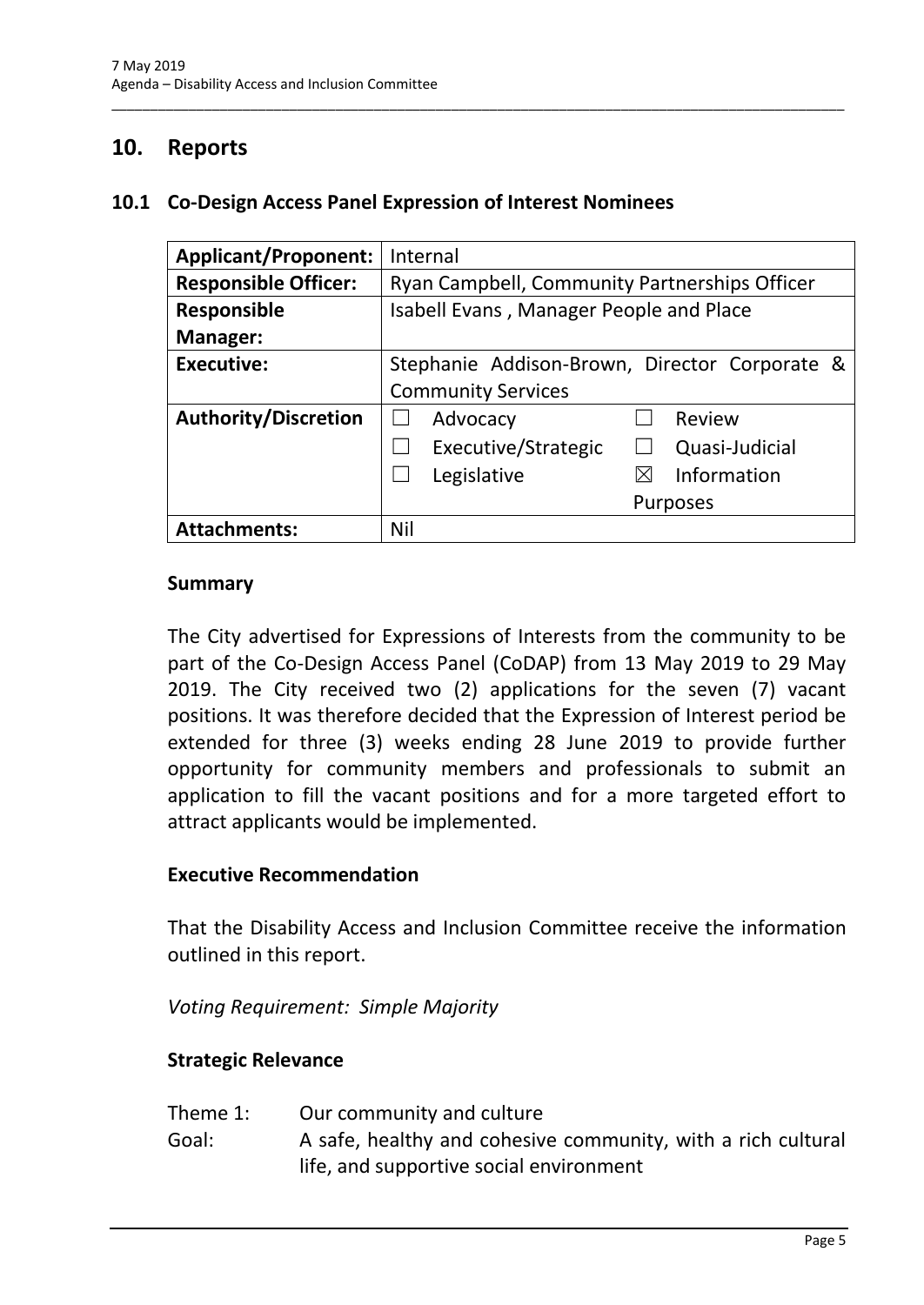# Objective 1.5: Establish Bunbury as the Most Accessible Regional City in Australia by 2020

\_\_\_\_\_\_\_\_\_\_\_\_\_\_\_\_\_\_\_\_\_\_\_\_\_\_\_\_\_\_\_\_\_\_\_\_\_\_\_\_\_\_\_\_\_\_\_\_\_\_\_\_\_\_\_\_\_\_\_\_\_\_\_\_\_\_\_\_\_\_\_\_\_\_\_\_\_\_\_\_\_\_\_\_\_\_\_\_\_\_\_\_\_\_\_

# **Regional Impact Statement**

The CoDAP will influence all City of Bunbury future infrastructure and open space projects from the initial design phase will have a significant impact on provision of facilities and spaces for people with disability, both for residents and visitors alike.

## **Background**

Recommendation 4 of the MARCIA Research Report endorsed by Council in 2018 states that the City of Bunbury promote the use of co-design by involving people with disabilities in the design of its facilities, events and services. A Draft City of Bunbury Co-Design Model has been developed as a way of implementing this recommendation. The Model was endorsed by the Executive Leadership Team (ELT) at their meeting held 4 September 2018.

A Work Procedure for the CoDAP was subsequently developed and endorsed by City Managers at the Managers Meeting held 7 February 2019. The CoDAP Work Procedure was put before the Disability Access and Inclusion Reference Group (DAIRG) at their meeting held 15 February 2019 for their information. The Work Procedure was then presented to the DAIC for noting at the meeting held 1 March 2019. A draft nomination form was then workshopped at the next DAIRG meeting held on 19 April 2019.

On 13 May 2019 the City advertised for Expressions of Interest for community members to be part of the Co-Design Access Panel. The City received two applications for the seven vacant positions.

## **Council Policy Compliance**

The DAIC operates under the Councils Code of Conduct.

The City's commitment to implementing the MARCIA Research Report is outlined in the Access and inclusion Council Policy.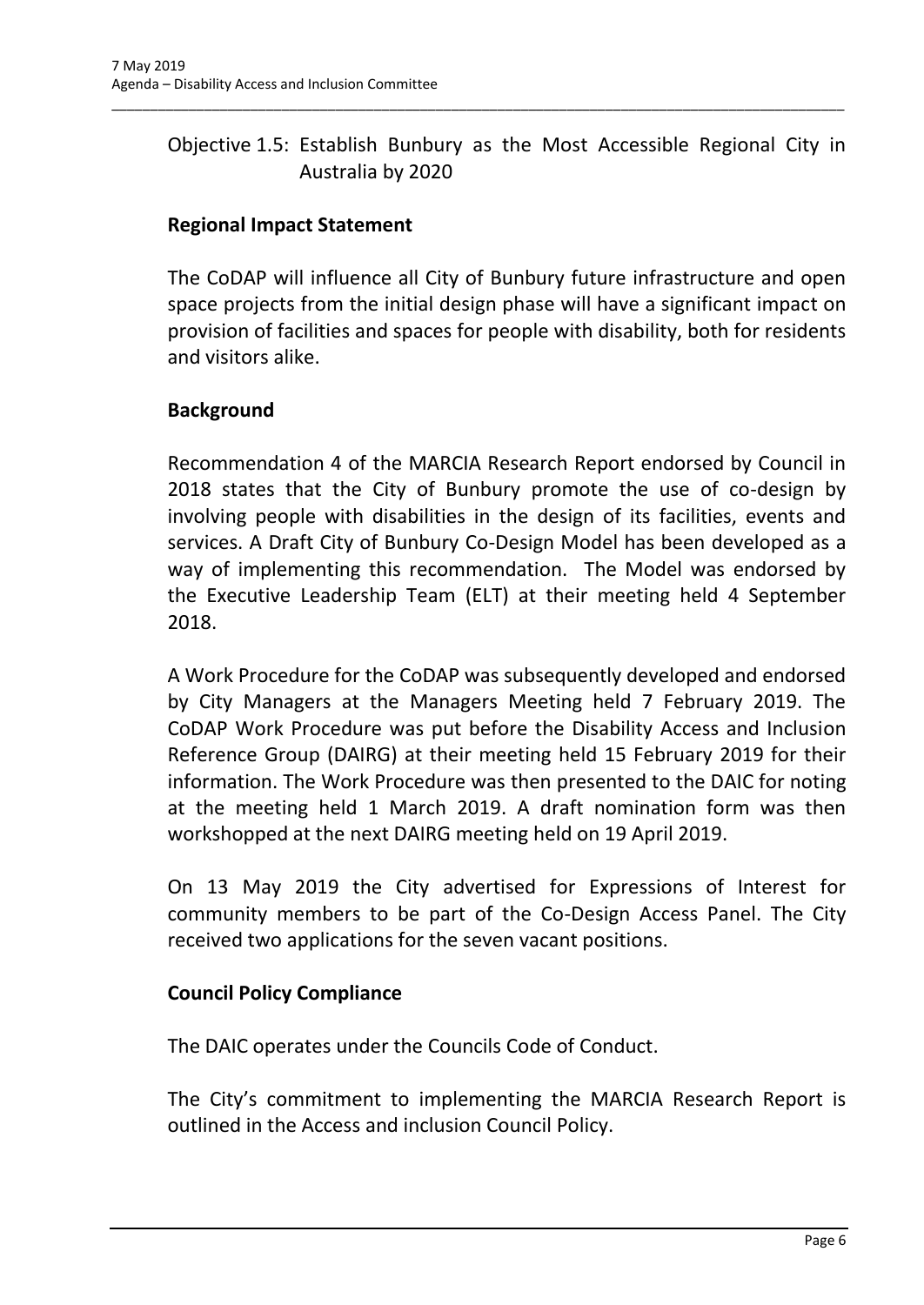## **Legislative Compliance**

*Disability Services Act 1993 (amended 2004) Local Government Act 1995*

#### **Officer Comments**

A variety of panel members with a range of skills, knowledge and experience is crucial to the overall success of the CoDAP. It is therefore imperative to provide further time and resources to attract the diverse range of panel members needed to fill all the vacant positions in order for the panel to be effective.

\_\_\_\_\_\_\_\_\_\_\_\_\_\_\_\_\_\_\_\_\_\_\_\_\_\_\_\_\_\_\_\_\_\_\_\_\_\_\_\_\_\_\_\_\_\_\_\_\_\_\_\_\_\_\_\_\_\_\_\_\_\_\_\_\_\_\_\_\_\_\_\_\_\_\_\_\_\_\_\_\_\_\_\_\_\_\_\_\_\_\_\_\_\_\_

#### **Analysis of Financial and Budget Implications**

The marketing plan to attract applicants includes paid advertisements in the local newspaper and sponsored social media posts which will be funded for using the DAIP operating budget.

#### **Community Consultation**

The Disability Access and Inclusion Reference Group provided valuable input into the design of the Expressions of Interest form and marketing and promotion of the Expression of Interest nomination period.

#### **Councillor/Officer Consultation**

Manager City Facilities Shawn Lombard provided useful suggestions on the design of some of the questions on the Expressions of Interest form and provided strategies on marketing the Expressions of Interest to attract community members.

## **Applicant Consultation**

Nil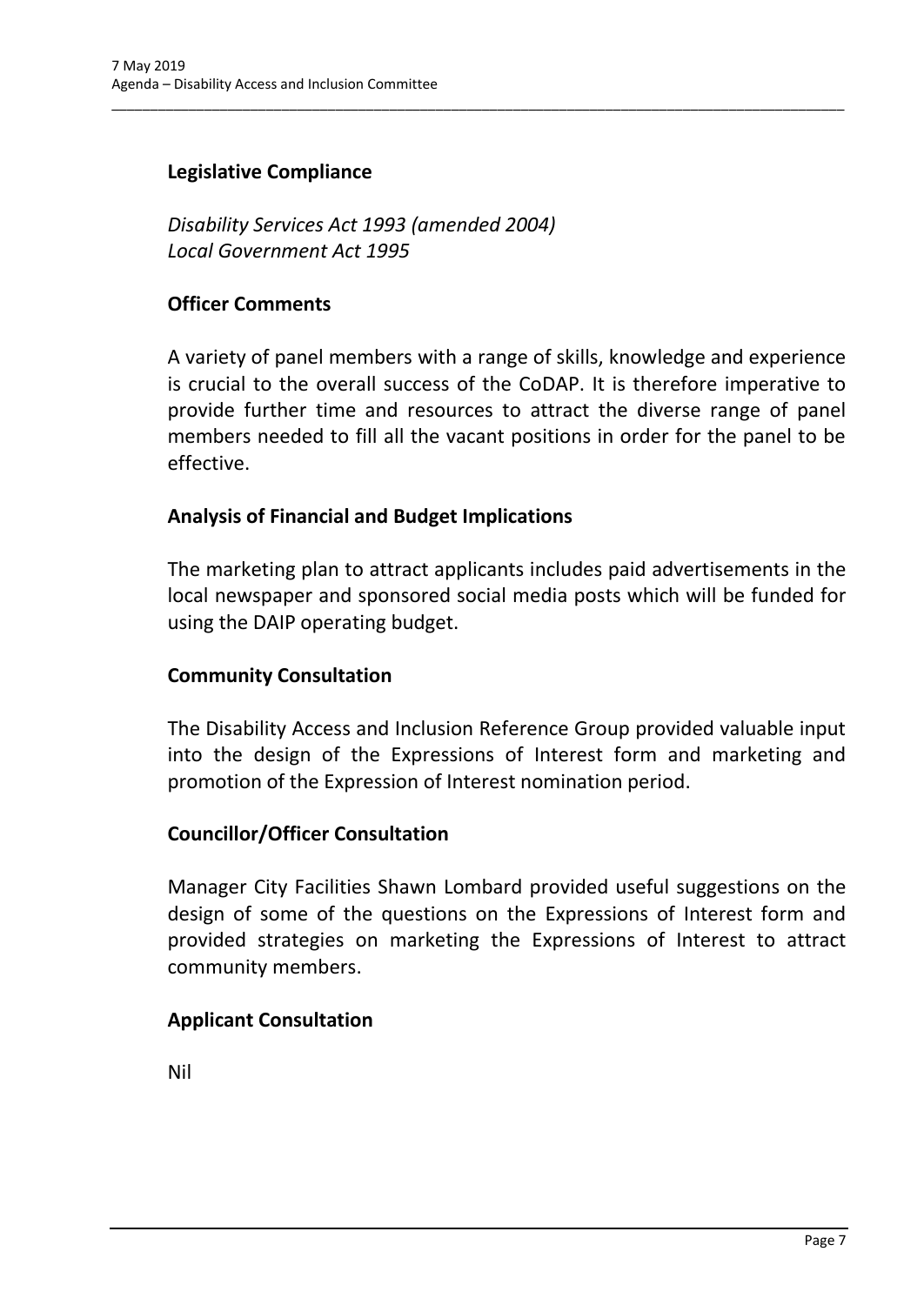# **Timeline: Council Decision Implementation**

\_\_\_\_\_\_\_\_\_\_\_\_\_\_\_\_\_\_\_\_\_\_\_\_\_\_\_\_\_\_\_\_\_\_\_\_\_\_\_\_\_\_\_\_\_\_\_\_\_\_\_\_\_\_\_\_\_\_\_\_\_\_\_\_\_\_\_\_\_\_\_\_\_\_\_\_\_\_\_\_\_\_\_\_\_\_\_\_\_\_\_\_\_\_\_

Not applicable.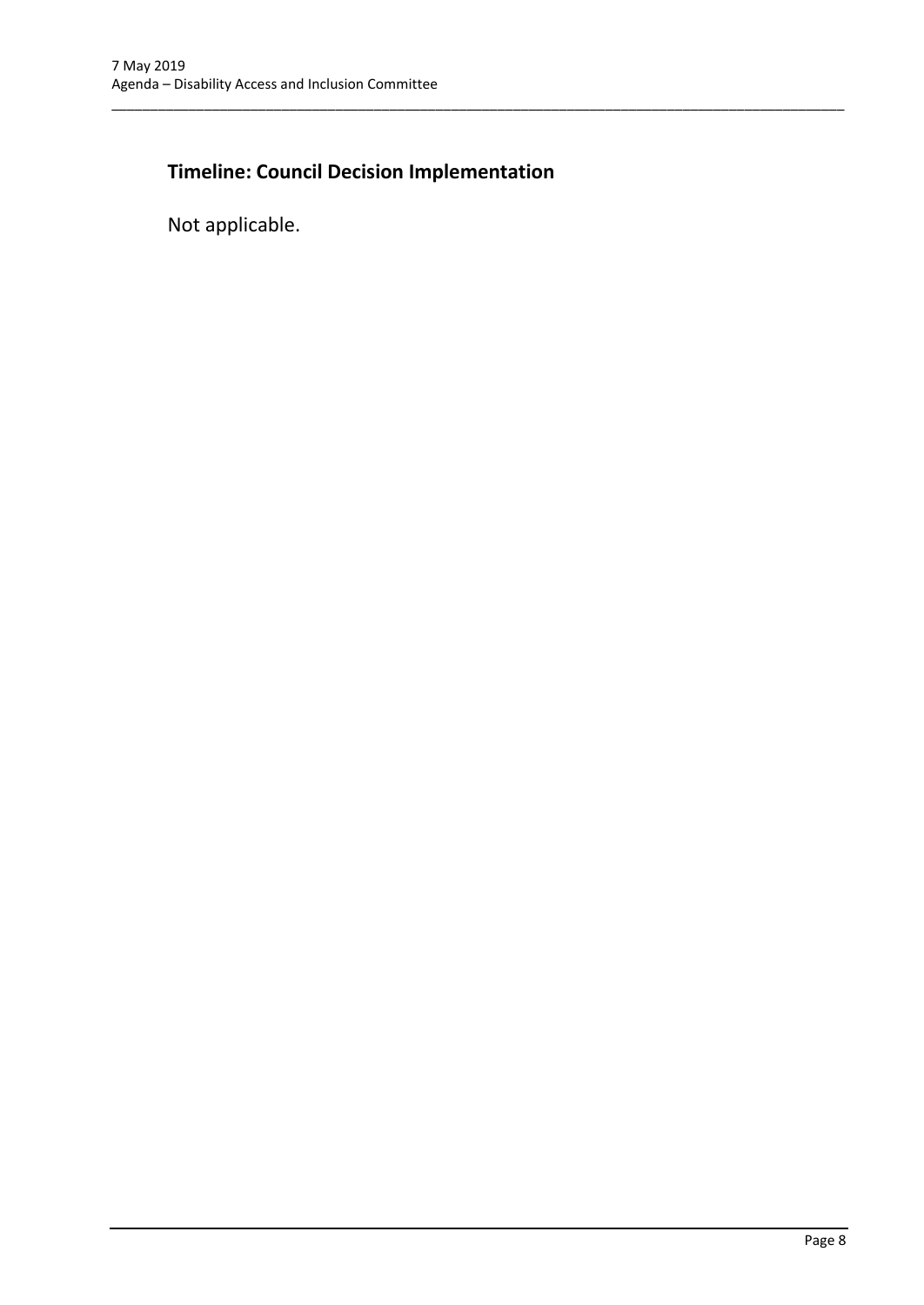## <span id="page-10-0"></span>**10.2 PR-4112 MARCIA 2019/20 allocation**

| <b>Applicant/Proponent:</b> | Internal                                      |
|-----------------------------|-----------------------------------------------|
| <b>Responsible Officer:</b> | Ryan Campbell, Community Partnerships Officer |
| Responsible                 | Isabell Evans, Manager People and Place       |
| <b>Manager:</b>             |                                               |
| <b>Executive:</b>           | Stephanie Addison-Brown, Director Corporate & |
|                             | <b>Community Services</b>                     |
| <b>Authority/Discretion</b> | Advocacy<br>Review                            |
|                             | Executive/Strategic<br>Quasi-Judicial         |
|                             | Information<br>Legislative<br>$\boxtimes$     |
|                             | <b>Purposes</b>                               |
| <b>Attachments:</b>         | Appendix 1: Access Audit Priorities           |

\_\_\_\_\_\_\_\_\_\_\_\_\_\_\_\_\_\_\_\_\_\_\_\_\_\_\_\_\_\_\_\_\_\_\_\_\_\_\_\_\_\_\_\_\_\_\_\_\_\_\_\_\_\_\_\_\_\_\_\_\_\_\_\_\_\_\_\_\_\_\_\_\_\_\_\_\_\_\_\_\_\_\_\_\_\_\_\_\_\_\_\_\_\_\_

#### **Summary**

DAIRG members used the access audit matrix to score projects and determine priorities (**attached** at Appendix 1). The Stirling Street boat ramp project came in under several other access audit priorities at 8.7. The instalment of a unisex accessible toilet (UAT) and other improvements to access ways at the BRAG came out on top at 9.3. It was therefore determined that the 2019/20 MARCIA funds will be spent on the instalment of a UAT at BRAG and other improvements to access ways into the entry of the building.

#### **Executive Recommendation**

That the Disability Access and Inclusion Committee note the information provided in this report.

*Voting Requirement: Simple Majority* 

#### **Strategic Relevance**

- Theme 1: Our community and culture
- Goal: A safe, healthy and cohesive community, with a rich cultural life, and supportive social environment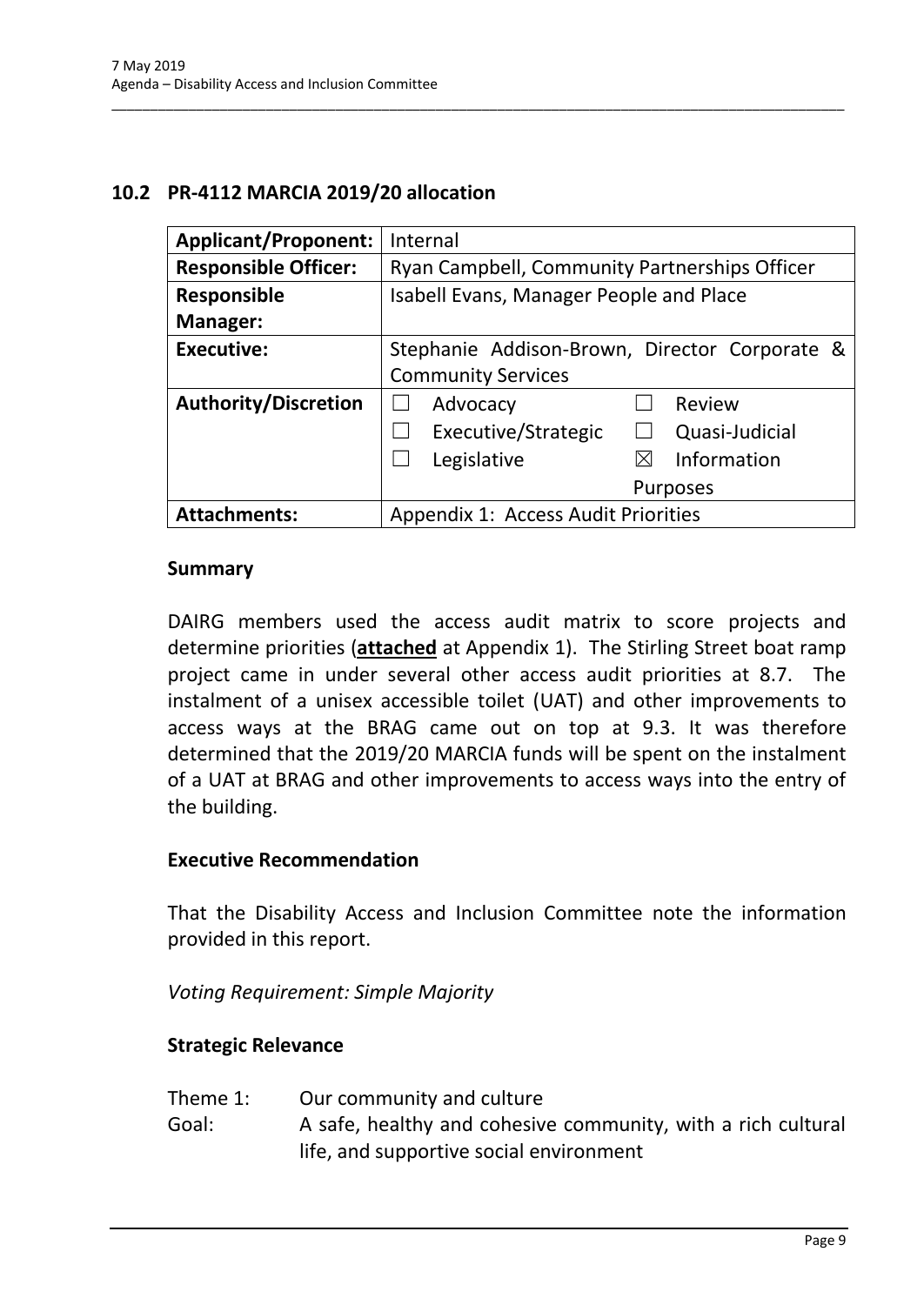# Objective 1.5: Establish Bunbury as the Most Accessible Regional City in Australia by 2020

\_\_\_\_\_\_\_\_\_\_\_\_\_\_\_\_\_\_\_\_\_\_\_\_\_\_\_\_\_\_\_\_\_\_\_\_\_\_\_\_\_\_\_\_\_\_\_\_\_\_\_\_\_\_\_\_\_\_\_\_\_\_\_\_\_\_\_\_\_\_\_\_\_\_\_\_\_\_\_\_\_\_\_\_\_\_\_\_\_\_\_\_\_\_\_

# **Regional Impact Statement**

The BRAG is an iconic building and significant tourist attraction in Bunbury and having a unisex accessible toilet and accessible pathways and entry is essential to ensuring that residents and visitors with a disability are able to access this facility.

## **Background**

At the DAIRG meeting held 15 June 2018 Paul D'Vorak put forth a proposal to have the Stirling Street boat ramp converted into an accessible fishing spot. This was supported through receipt of support letters from local disability service providers such as Activ Inc. and Enable South West. A work scope, which included renovating the existing ablutions to be accessible and safety railing to the concrete platform, was provided to Manager Engineering and Civil Operations.

Initial plans for the safety railing have been designed in consultation with Paul D'Vorak and the Access and Inclusion Officer and a Request for Quote is now being sought for the railing. Funds for the railing have been allocated from the 18/19 DAIP budget and works will commence before the end of the financial year.

Initial plans for the upgrade to the existing ablutions at the Stirling Street boat ramp have been provided by Manager City Facilities with an estimated cost of \$70K. It was proposed that the 19/20 MARCIA funds be allocated for the upgrade to the ablutions.

Given the MARCIA funds are designed to implement recommendations arising from access audits all new proposals or projects must be measured against the access audit priorities. At the DAIRG meeting held 19 April 2019 members were instructed to use the access audit matrix to score the proposed Stirling Street accessible fishing project. The final score was 8.7 which came below several other access audit priorities. The instalment of a unisex accessible toilet and other improvements to access ways at the BRAG came out on top at 9.3. It was therefore settled that the 2019/20 MARCIA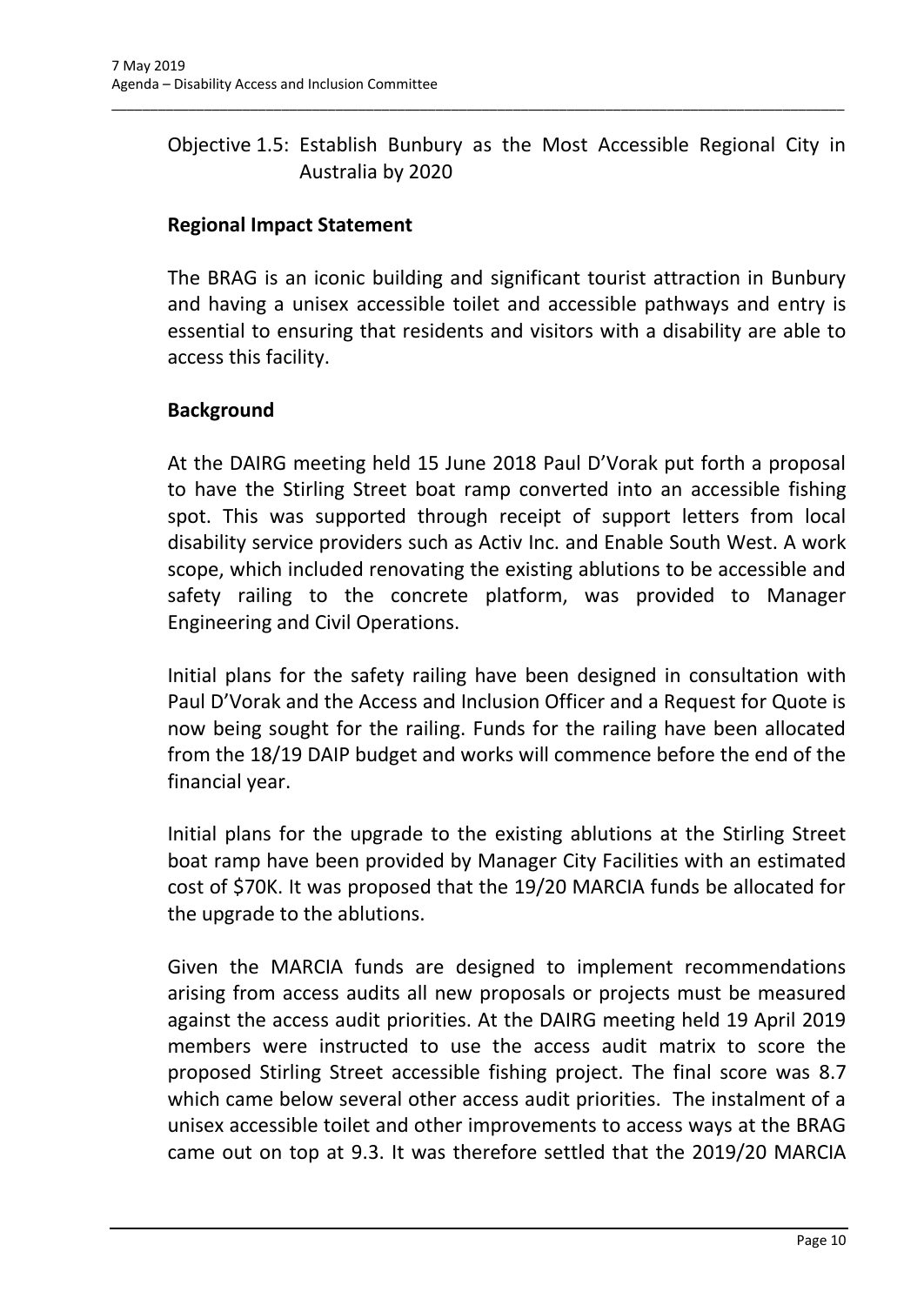funds be spent on the instalment of a unisex accessible toilet at BRAG and other improvements to access ways into the entry of the building.

\_\_\_\_\_\_\_\_\_\_\_\_\_\_\_\_\_\_\_\_\_\_\_\_\_\_\_\_\_\_\_\_\_\_\_\_\_\_\_\_\_\_\_\_\_\_\_\_\_\_\_\_\_\_\_\_\_\_\_\_\_\_\_\_\_\_\_\_\_\_\_\_\_\_\_\_\_\_\_\_\_\_\_\_\_\_\_\_\_\_\_\_\_\_\_

# **Council Policy Compliance**

The DAIC operates under the Councils Code of Conduct.

The City's DAIP commitments are outlined in the Access and inclusion Council Policy.

## **Legislative Compliance**

*Disability Services Act 1993 (amended 2004) Local Government Act 1995*

# **Officer Comments**

The proposed Stirling Street Accessible Fishing project was prioritised against the access audit priorities by Disability Access and Inclusion Reference Group (DAIRG) members however this came in below the instalment of a unisex accessible toilet and other improvements to access ways at the BRAG. The installation of a unisex accessible toilet at BRAG along with improvements to the entry and access ways is the top priority from the matrix assessment undertaken by the DAIRG. This is especially true given that the BRAG receives a high level of foot traffic from the public. It is important that any funds set aside for access and inclusion are spent in a careful and considered way to ensure that the most important projects have priority.

## **Analysis of Financial and Budget Implications**

The 2019/20 MARCIA funds will be allocated to the BRAG unisex accessible toilet and improvements to the accessway to the building entry.

## **Community Consultation**

The DAIRG were consulted on the prioritisation for the MARCIA funds and considered the proposed Stirling Street Accessible Fishing project against the access audit priorities.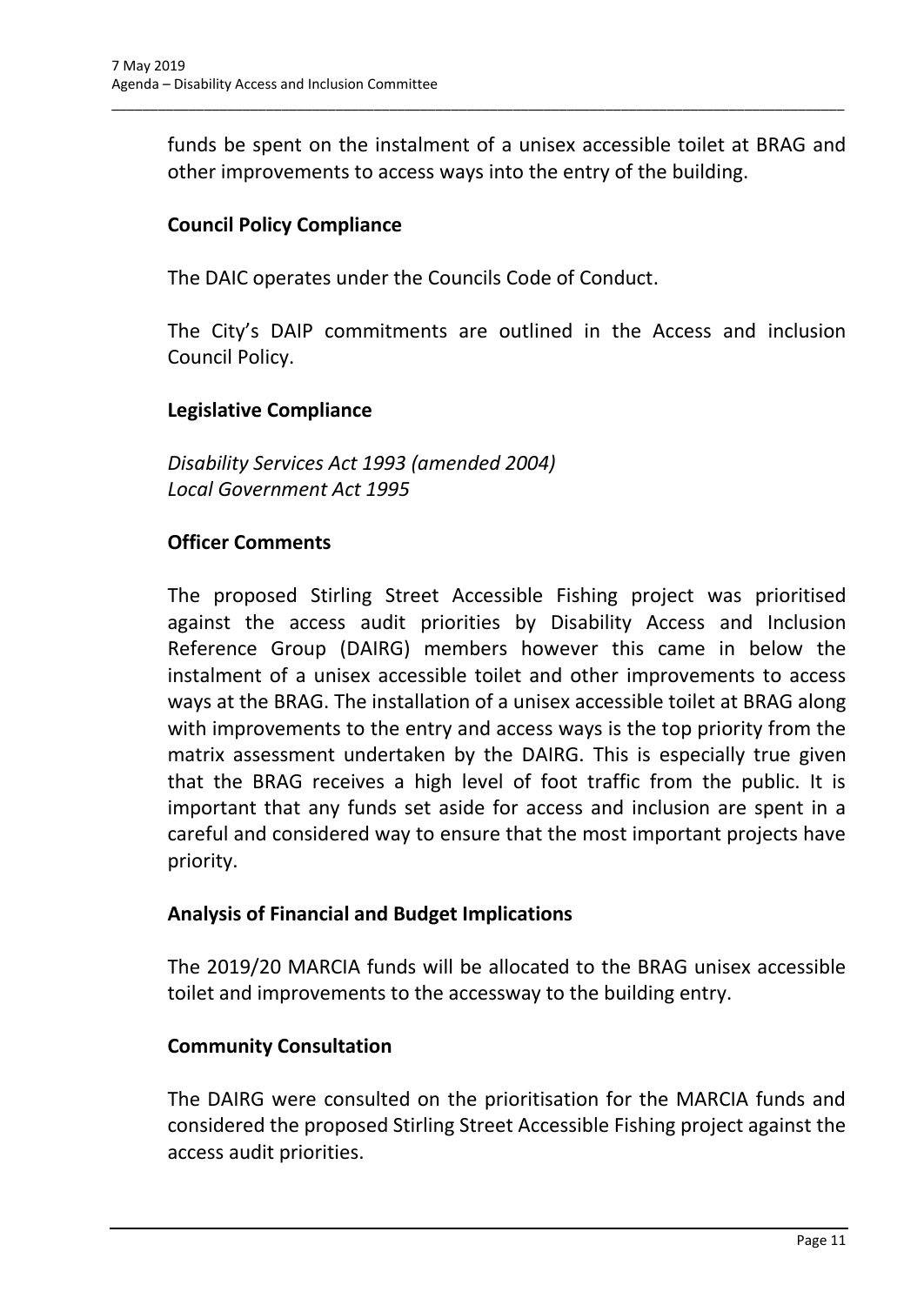# **Councillor/Officer Consultation**

The Community Partnerships Officer (Disability and Seniors) and Senior Community Partnerships Officer discussed the MARCIA 2019/20 funds and access audit prioritisation with the Director Works and Services and Manager City Facilities.

\_\_\_\_\_\_\_\_\_\_\_\_\_\_\_\_\_\_\_\_\_\_\_\_\_\_\_\_\_\_\_\_\_\_\_\_\_\_\_\_\_\_\_\_\_\_\_\_\_\_\_\_\_\_\_\_\_\_\_\_\_\_\_\_\_\_\_\_\_\_\_\_\_\_\_\_\_\_\_\_\_\_\_\_\_\_\_\_\_\_\_\_\_\_\_

#### **Applicant Consultation**

Nil

#### **Timeline: Council Decision Implementation**

Not applicable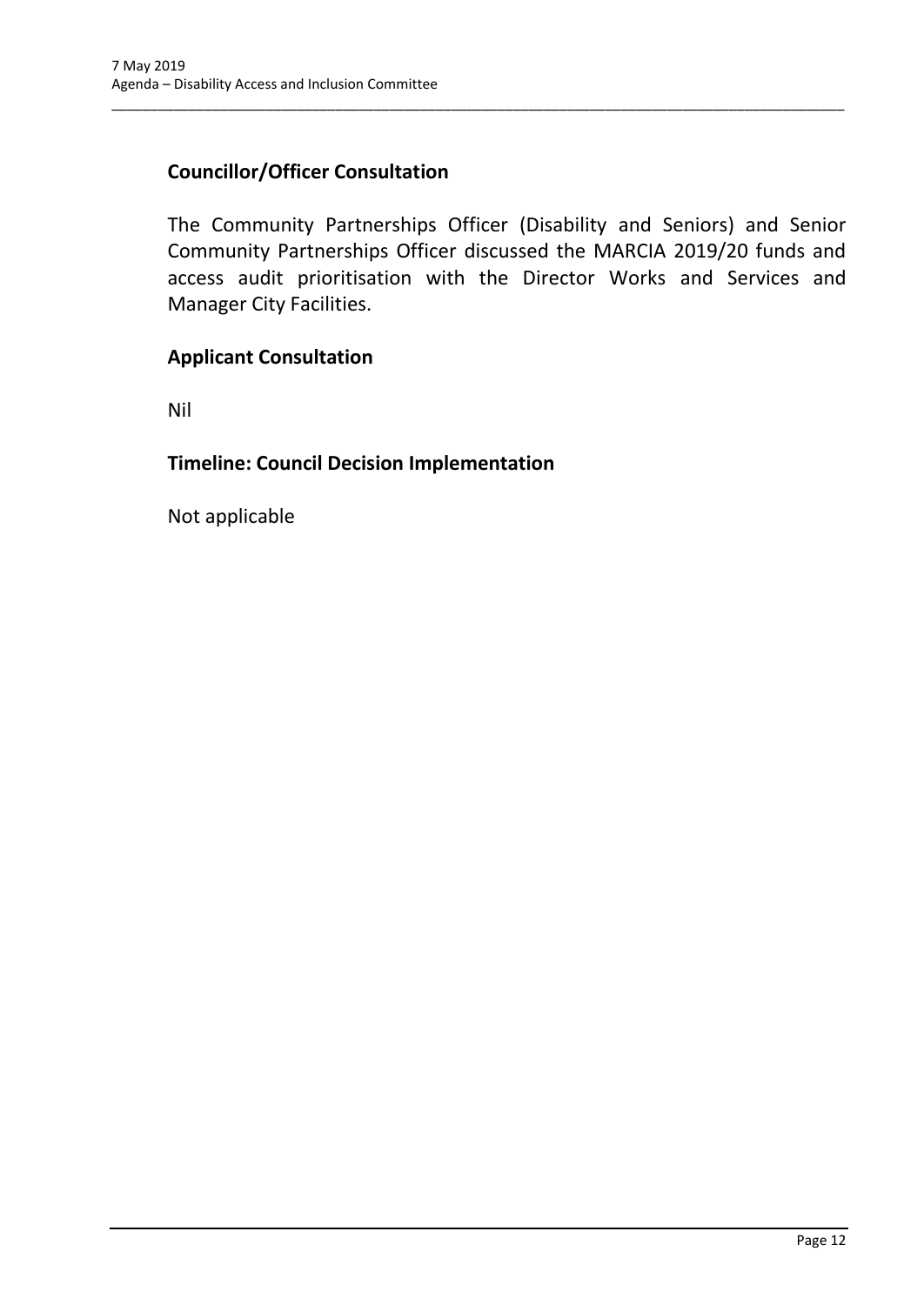## <span id="page-14-0"></span>**10.3 Most Accessible Community in WA (MACWA) Awards 2019**

\_\_\_\_\_\_\_\_\_\_\_\_\_\_\_\_\_\_\_\_\_\_\_\_\_\_\_\_\_\_\_\_\_\_\_\_\_\_\_\_\_\_\_\_\_\_\_\_\_\_\_\_\_\_\_\_\_\_\_\_\_\_\_\_\_\_\_\_\_\_\_\_\_\_\_\_\_\_\_\_\_\_\_\_\_\_\_\_\_\_\_\_\_\_\_

| <b>File Ref:</b>            |                                               |
|-----------------------------|-----------------------------------------------|
| <b>Applicant/Proponent:</b> | Internal                                      |
| <b>Responsible Officer:</b> | Ryan Campbell, Community Partnerships Officer |
| Responsible                 | Kerry Shaw, Acting Manager People and Place   |
| <b>Manager:</b>             |                                               |
| <b>Executive:</b>           | Stephanie Addison-Brown, Director Corporate & |
|                             | <b>Community Services</b>                     |
| <b>Authority/Discretion</b> | Review<br>Advocacy                            |
|                             | Executive/Strategic<br>Quasi-Judicial         |
|                             | Information<br>Legislative<br>$\boxtimes$     |
|                             | <b>Purposes</b>                               |
| <b>Attachments:</b>         | Appendix 2: MACWA Award Nomination            |

#### **Summary**

Following the success of the inaugural Most Accessible Community in WA awards held in 2018, the Regional Capitals Alliance WA are now seeking nominations for the 2019 MACWA Awards. Given the City of Bunbury's efforts towards the introduction of the awards and its progress since the last awards, the City intends to submit an application under the Regional City category.

#### **Executive Recommendation**

That the Disability Access and Inclusion Committee note the information provided in this report.

*Voting Requirement: Simple Majority* 

#### **Strategic Relevance**

- Goal: A safe, healthy and cohesive community, with a rich cultural life, and supportive social environment
- Objective 1.5: Establish Bunbury as the Most Accessible Regional City in Australia by 2020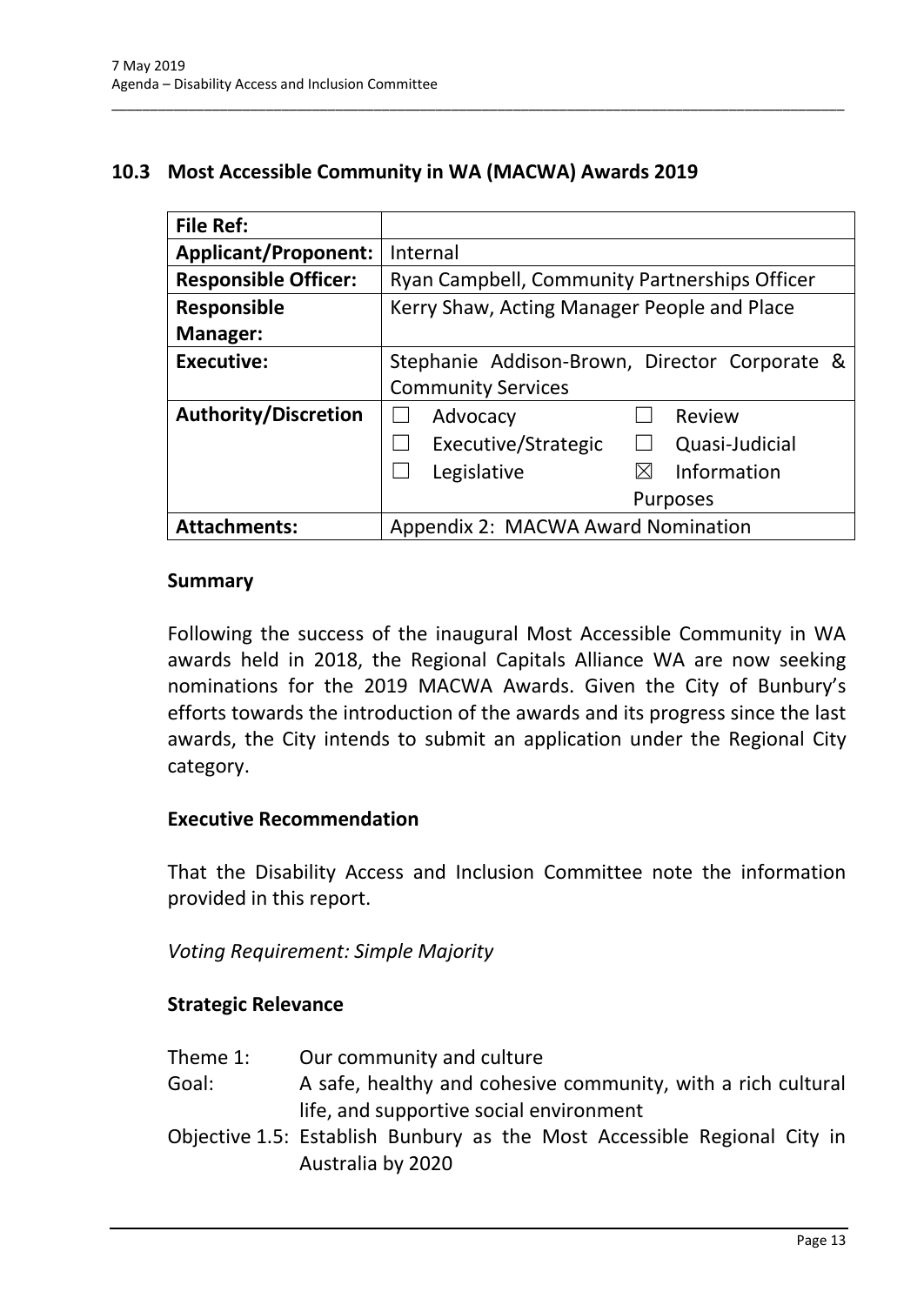# **Regional Impact Statement**

The MACWA awards offer an opportunity to be recognised across the State for achieving excellence in access and inclusion. If the City of Bunbury is recognised this will promote Bunbury as a desirable place to live and visit especially for those families and individuals with access requirements.

\_\_\_\_\_\_\_\_\_\_\_\_\_\_\_\_\_\_\_\_\_\_\_\_\_\_\_\_\_\_\_\_\_\_\_\_\_\_\_\_\_\_\_\_\_\_\_\_\_\_\_\_\_\_\_\_\_\_\_\_\_\_\_\_\_\_\_\_\_\_\_\_\_\_\_\_\_\_\_\_\_\_\_\_\_\_\_\_\_\_\_\_\_\_\_

## **Background**

2018 brought the initial roll out of the MACWA Awards with 11 nominations across the three (3) different categories being received from Local Governments across Western Australia. The awards which were initiated by the City of Bunbury in 2016, were a great achievement for the (then) Community Access Committee who championed the idea as far back as 2014.

The awards ceremony was held at the WALGA AGM at the Crown in Perth, presented by Paul Rosair on behalf the Regional Capitals Alliance WA. The City of Bunbury unfortunately did not take out an award with City of Geraldton taking the Regional City title.

## **Council Policy Compliance**

There is no Council Policy applicable to this report

## **Legislative Compliance**

*Disability Services Act 1993 (amended 2004) Local Government Act 1995*

## **Officer Comments**

The development of the MACWA awards in conjunction with the Regional Capitals Alliance WA has been a great achievement in itself by the City of Bunbury and Disability Access and Inclusion Committee. The City has come a long way with access and inclusion and has some significant initiatives worthy of celebration and recognition.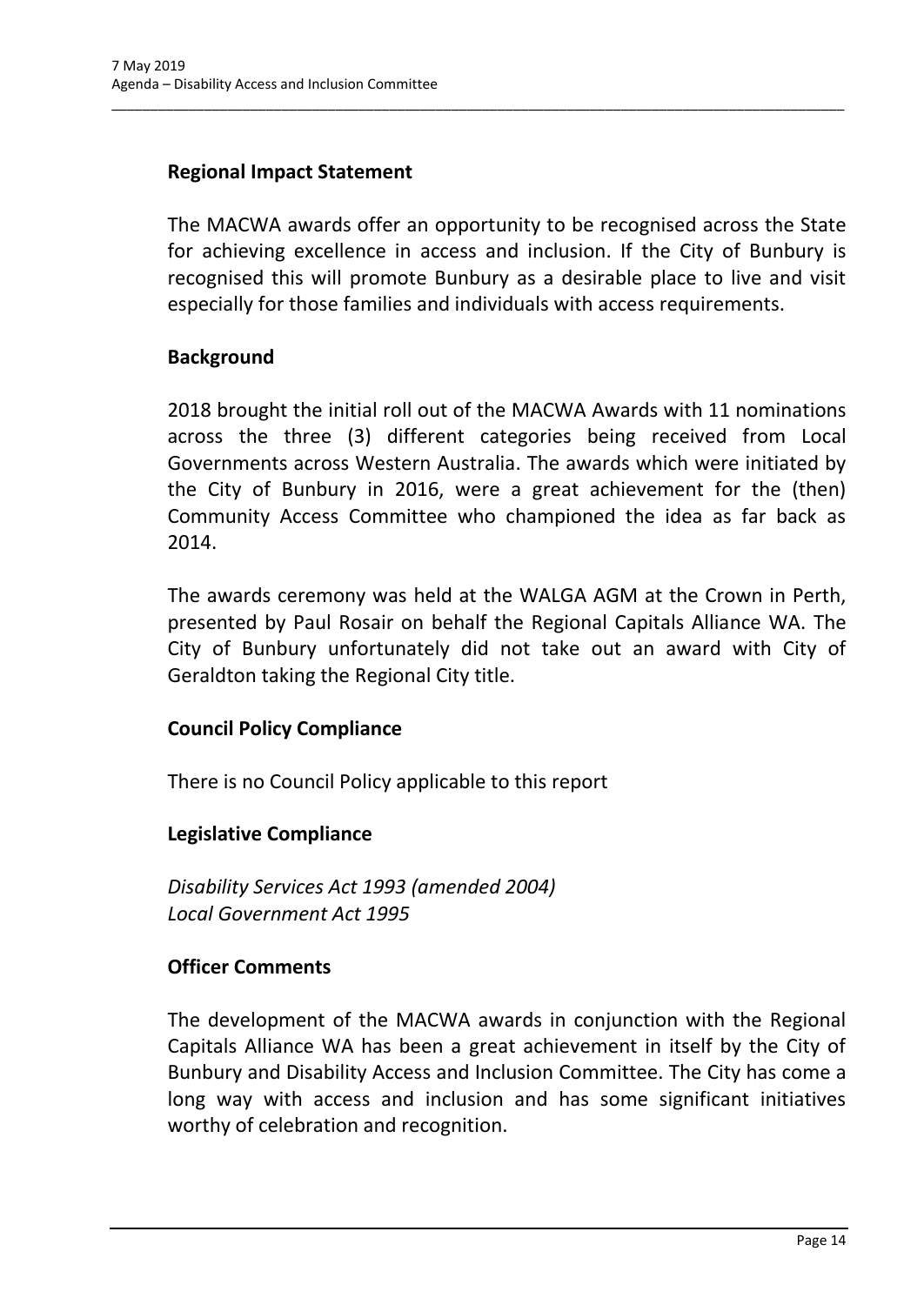# **Analysis of Financial and Budget Implications**

There are no financial implications associated with this report.

\_\_\_\_\_\_\_\_\_\_\_\_\_\_\_\_\_\_\_\_\_\_\_\_\_\_\_\_\_\_\_\_\_\_\_\_\_\_\_\_\_\_\_\_\_\_\_\_\_\_\_\_\_\_\_\_\_\_\_\_\_\_\_\_\_\_\_\_\_\_\_\_\_\_\_\_\_\_\_\_\_\_\_\_\_\_\_\_\_\_\_\_\_\_\_

#### **Community Consultation**

The MACWA Award nomination was put before the Disability Access and Inclusion Reference Group to gather ideas to include in the nomination.

#### **Councillor/Officer Consultation**

N/A

#### **Applicant Consultation**

N/A

# **Timeline: Council Decision Implementation**

Not applicable.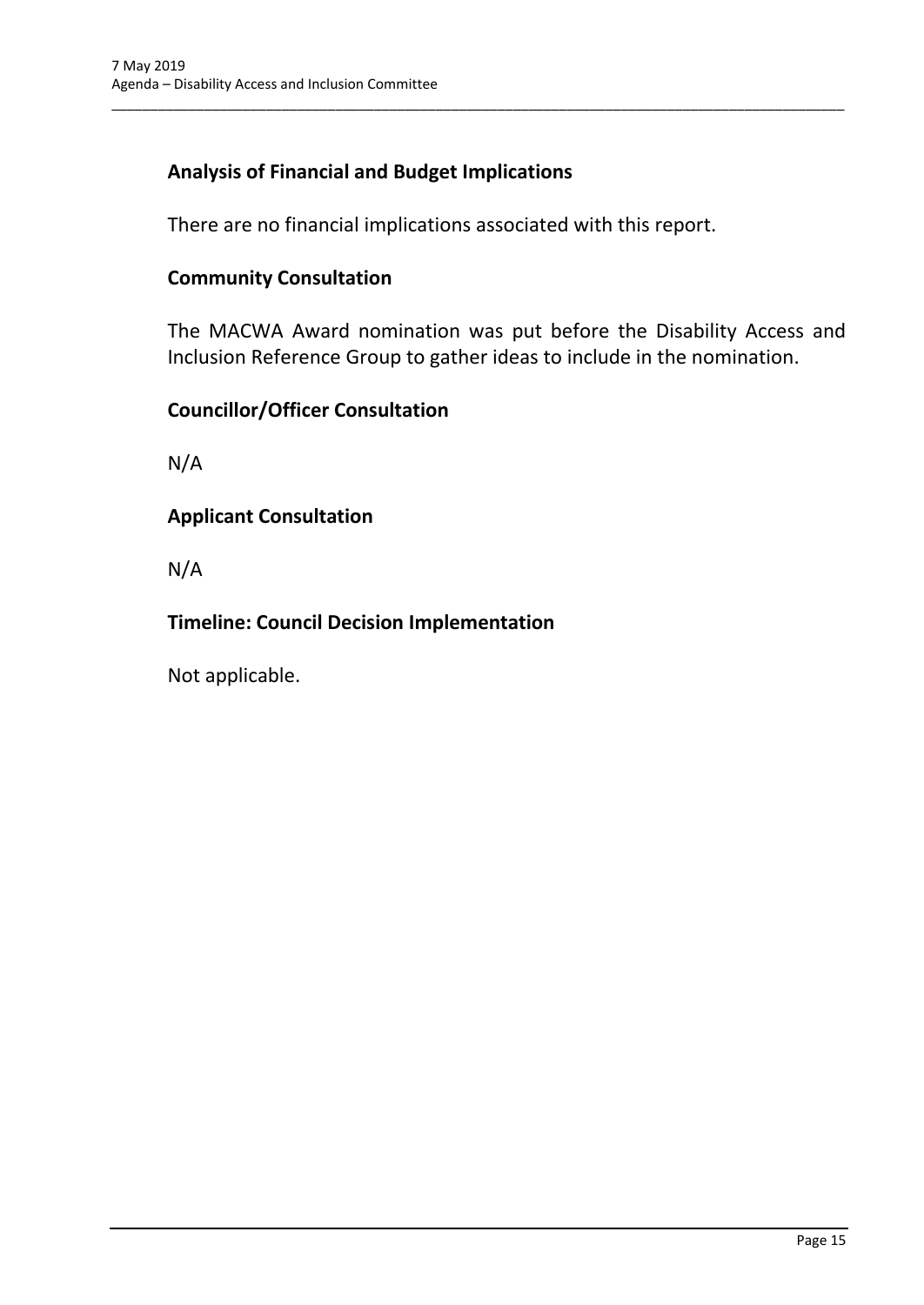# <span id="page-17-0"></span>**10.4 Endorse DAIP Progress Report 2018/19**

| <b>Applicant/Proponent:</b> | Internal                                        |  |  |
|-----------------------------|-------------------------------------------------|--|--|
| <b>Responsible Officer:</b> | Ryan Campbell, Community Partnerships Officer   |  |  |
| <b>Responsible</b>          | Kerry Shaw, Acting Manager People and Place     |  |  |
| Manager:                    |                                                 |  |  |
| <b>Executive:</b>           | Stephanie Addison-Brown, Director Corporate and |  |  |
|                             | <b>Community Services</b>                       |  |  |
| <b>Authority/Discretion</b> | Advocacy<br>Review                              |  |  |
|                             | Executive/Strategic<br>Quasi-Judicial           |  |  |
|                             | Information<br>⊠<br>Legislative                 |  |  |
|                             | <b>Purposes</b>                                 |  |  |
| <b>Attachments:</b>         | Appendix 3: DAIP Progress Report 2018/19        |  |  |

\_\_\_\_\_\_\_\_\_\_\_\_\_\_\_\_\_\_\_\_\_\_\_\_\_\_\_\_\_\_\_\_\_\_\_\_\_\_\_\_\_\_\_\_\_\_\_\_\_\_\_\_\_\_\_\_\_\_\_\_\_\_\_\_\_\_\_\_\_\_\_\_\_\_\_\_\_\_\_\_\_\_\_\_\_\_\_\_\_\_\_\_\_\_\_

#### **Summary**

The City has reviewed the DAIP implementation plan and documented the progress of all the items projected to be completed for the 2018/19 financial year. The DAIP progress report is now complete and will need to be endorsed by Council for submission to the Disability Services Commission by 1 July 2019.

#### **Executive Recommendation**

That the Community Access Committee:

- 1. Note the DAIP progress report; and
- 2. Recommend that Council endorse the report for submission to the Disability Services Commission.

*Voting Requirement: Simple Majority* 

#### **Strategic Relevance**

- Theme 1: Our community and culture
- Goal: A safe, healthy and cohesive community, with a rich cultural life, and supportive social environment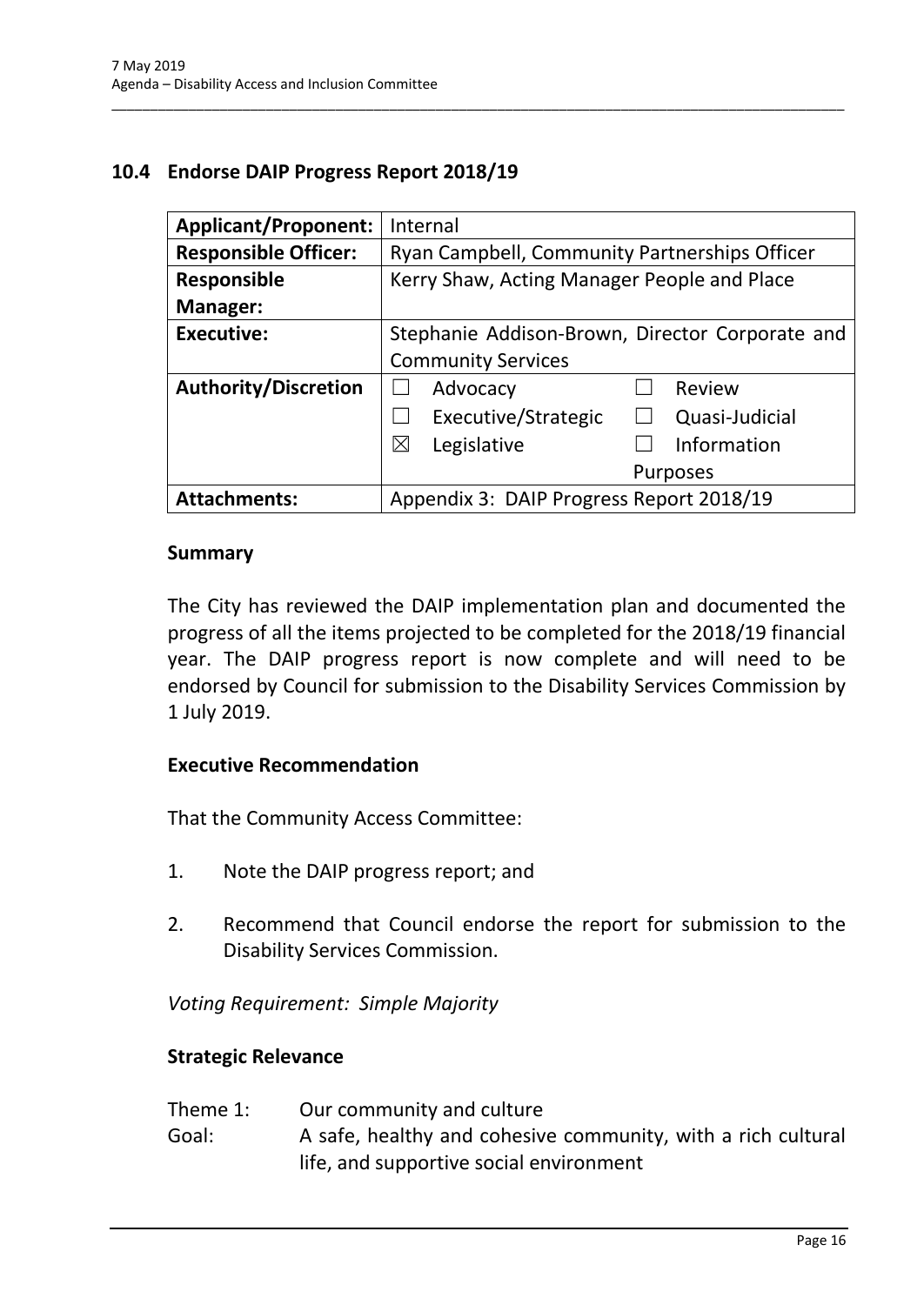# Objective 1.5: Establish Bunbury as the Most Accessible Regional City in Australia by 2020

\_\_\_\_\_\_\_\_\_\_\_\_\_\_\_\_\_\_\_\_\_\_\_\_\_\_\_\_\_\_\_\_\_\_\_\_\_\_\_\_\_\_\_\_\_\_\_\_\_\_\_\_\_\_\_\_\_\_\_\_\_\_\_\_\_\_\_\_\_\_\_\_\_\_\_\_\_\_\_\_\_\_\_\_\_\_\_\_\_\_\_\_\_\_\_

# **Regional Impact Statement**

The DAIP progress report will be submitted to the State Government, and it is possible some achievements may be recognised by the Minister for Disability Services to be included in the State DAIP report which is published across the State.

#### **Background**

Each financial year local governments are required by law (*Disability Services Act 1993 (amended 2004)*) to submit a DAIP Progress Report documenting strategies implemented over a twelve month period. The Department of Communities, Disability Services recently announced that the progress reporting templates and online reporting were open for submissions and are due to be submitted by 1 July 2019. The City has gone through the DAIP implementation plan and documented the progress of all the items projected to be completed for the 2018/19 financial year.

## **Council Policy Compliance**

The DAIC operates under the Council's Code of Conduct

The City's DAIP commitments are outlined in the Access and inclusion Council Policy

## **Legislative Compliance**

*Disability Services Act 1993 (amended 2004) Local Government Act 1995*

## **Officer Comments**

One of the core functions of this Committee is to monitor the implementation of the City's DAIP which is outlined in point 3 of its Terms of Reference. The DAIC is requested to endorse this report so it may be considered for adoption by Council.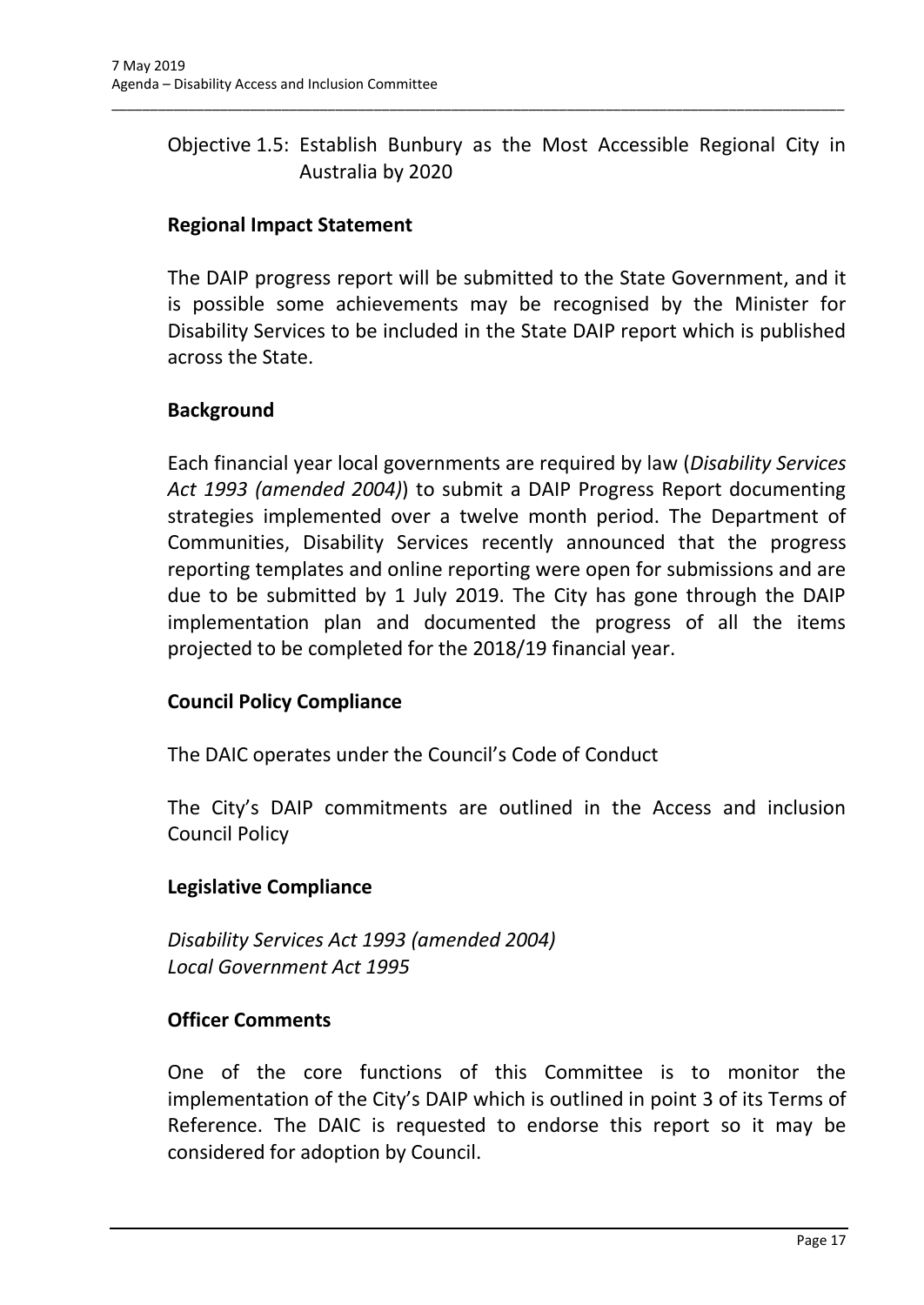# **Analysis of Financial and Budget Implications**

There are no financial implications associated with this report.

\_\_\_\_\_\_\_\_\_\_\_\_\_\_\_\_\_\_\_\_\_\_\_\_\_\_\_\_\_\_\_\_\_\_\_\_\_\_\_\_\_\_\_\_\_\_\_\_\_\_\_\_\_\_\_\_\_\_\_\_\_\_\_\_\_\_\_\_\_\_\_\_\_\_\_\_\_\_\_\_\_\_\_\_\_\_\_\_\_\_\_\_\_\_\_

#### **Community Consultation**

Nil

#### **Councillor/Officer Consultation**

Nil

#### **Applicant Consultation**

Nil

#### **Timeline: Council Decision Implementation**

The DAIP progress report will be submitted to Council for endorsement at the next Ordinary Council meeting on 25 June 2019.